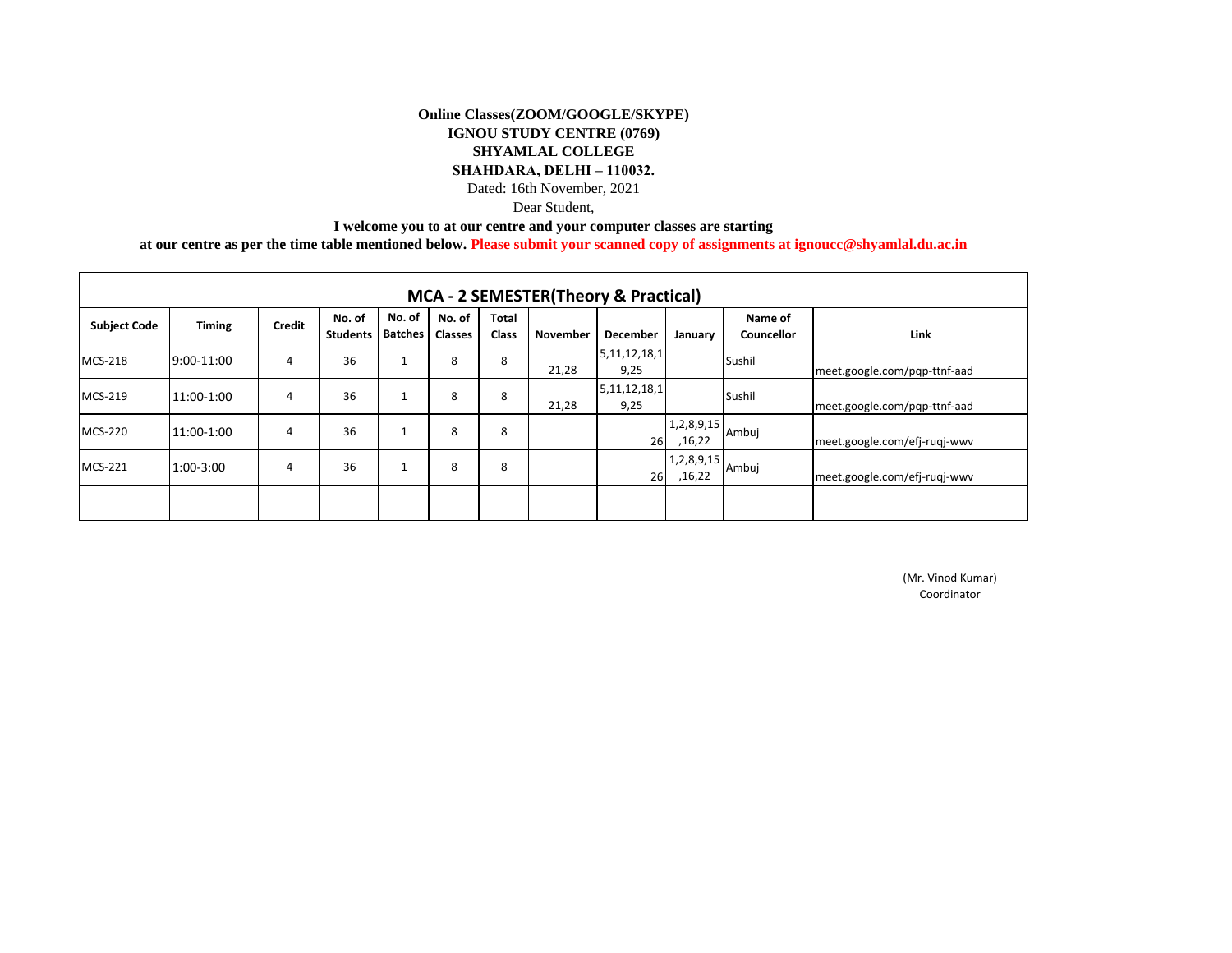Dear Student,

**I welcome you to at our centre and your computer classes are starting** 

**at our centre as per the time table mentioned below. Please submit your scanned copy of assignments at ignoucc@shyamlal.du.ac.in**

| <b>Subject Code</b> | <b>Timing</b> | <b>Credit</b>  | No. of<br><b>Students</b> | No. of<br><b>Batches</b> | $\cdot$<br>No. of<br><b>Classes</b> | $\overline{\phantom{a}}$<br><b>Total</b><br>Class | November       | December  | January | Name of<br>Councellor | Link                         |
|---------------------|---------------|----------------|---------------------------|--------------------------|-------------------------------------|---------------------------------------------------|----------------|-----------|---------|-----------------------|------------------------------|
| MCS-031             | 11:00-1:00    | 4              | 62                        | 1                        | 8                                   | 8                                                 | 20, 21, 27, 28 | 4,5,11,12 |         | Lokesh                | meet.google.com/hvf-hvet-jit |
| MCS-032             | 9:00-11:00    | 3              | 62                        | $\mathbf{1}$             | 5                                   | 5                                                 | 20, 21, 27, 28 | 4         |         | Arjun                 | meet.google.com/eyu-gabt-kye |
| MCS-033             | 1:00-3:00     | $\overline{2}$ | 62                        | $\mathbf{1}$             | 3                                   | $\overline{3}$                                    | 20,21,27       |           |         | Rahul                 | meet.google.com/dsc-onei-dsh |
| <b>MCS-034</b>      | 3:00-5:00     | 3              | 62                        | 1                        | 5                                   | 5                                                 | 20, 21, 27, 28 | 4         |         | Yogesh                | meet.google.com/eac-yzca-ugc |
| MCS-035             | 3:00-5:00     | 3              | 62                        | 1                        | 8                                   | 8                                                 | 20, 21, 27, 28 | 4,5,11,12 |         | Rashmi                | meet.google.com/nvo-cjcb-thw |
|                     |               |                |                           |                          |                                     |                                                   |                |           |         |                       |                              |
|                     |               |                |                           |                          |                                     |                                                   |                |           |         |                       |                              |
|                     |               |                |                           |                          |                                     |                                                   |                |           |         |                       |                              |

# **MCA - 3 SEMESTER(Theory & Practical)**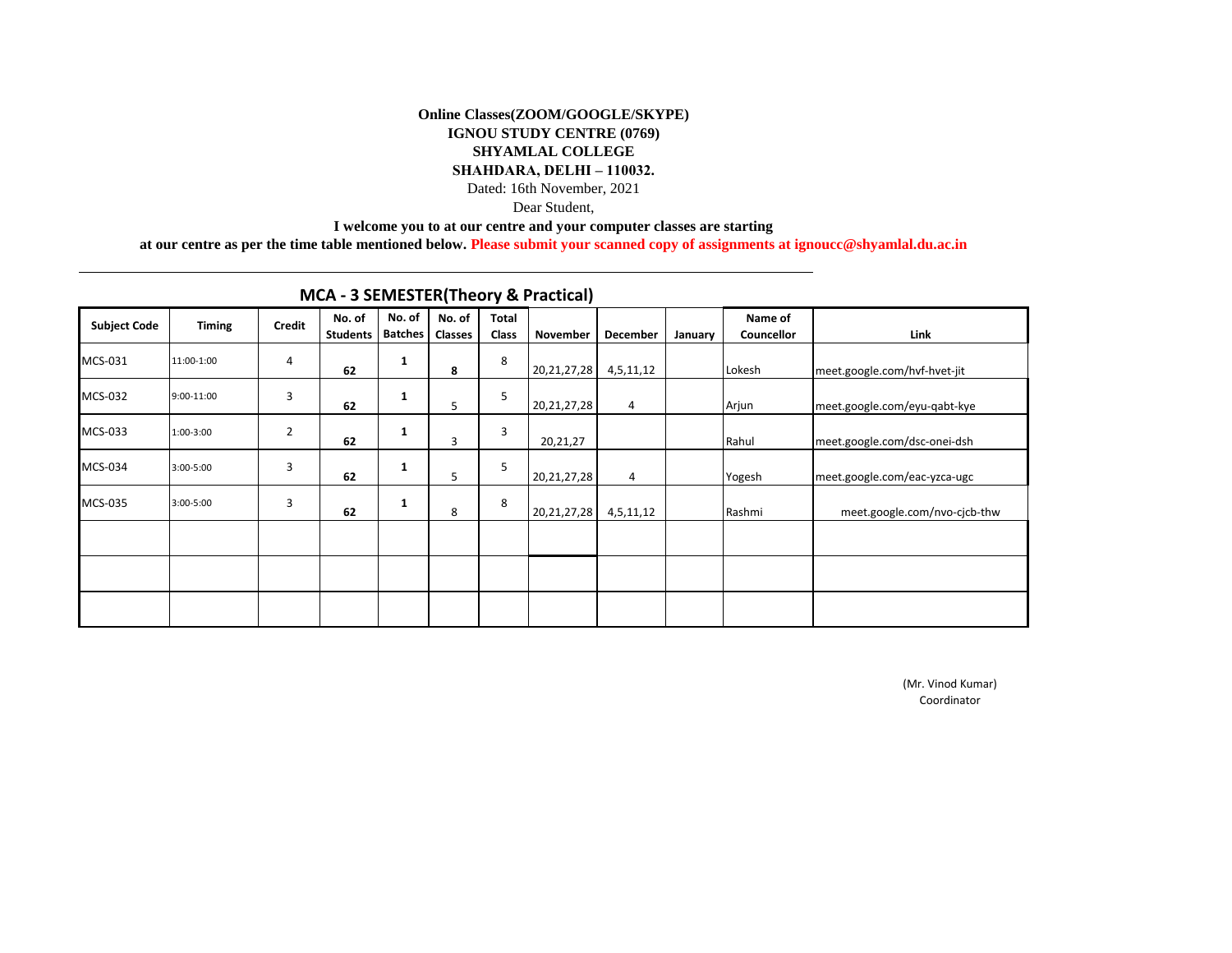Dear Student,

**I welcome you to at our centre and your computer classes are starting** 

**at our centre as per the time table mentioned below. Please submit your scanned copy of assignments at ignoucc@shyamlal.du.ac.in**

| MCS-041        | 11:00-1:00 | 4 |    | ŏ |   | 20, 21, 27, 28 | 4,5,11,12 | Subodh | meet.google.com/dox-ppbs-zbv |
|----------------|------------|---|----|---|---|----------------|-----------|--------|------------------------------|
| <b>MCS-042</b> | 1:00-3:00  | 4 | 94 | 8 | 8 | 20,21,27,28    | 4,5,11,12 | Subodh | meet.google.com/dox-ppbs-zbv |
| MCS-043        | 9:00-11:00 | 4 | 94 | ŏ | 8 | 20, 21, 27, 28 | 4,5,11,12 | Yogesh | meet.google.com/eac-yzca-ugc |
|                |            |   |    |   |   |                |           |        |                              |
|                |            |   |    |   |   |                |           |        |                              |

## **MCA - 4 SEMESTER(Theory & Practical)**